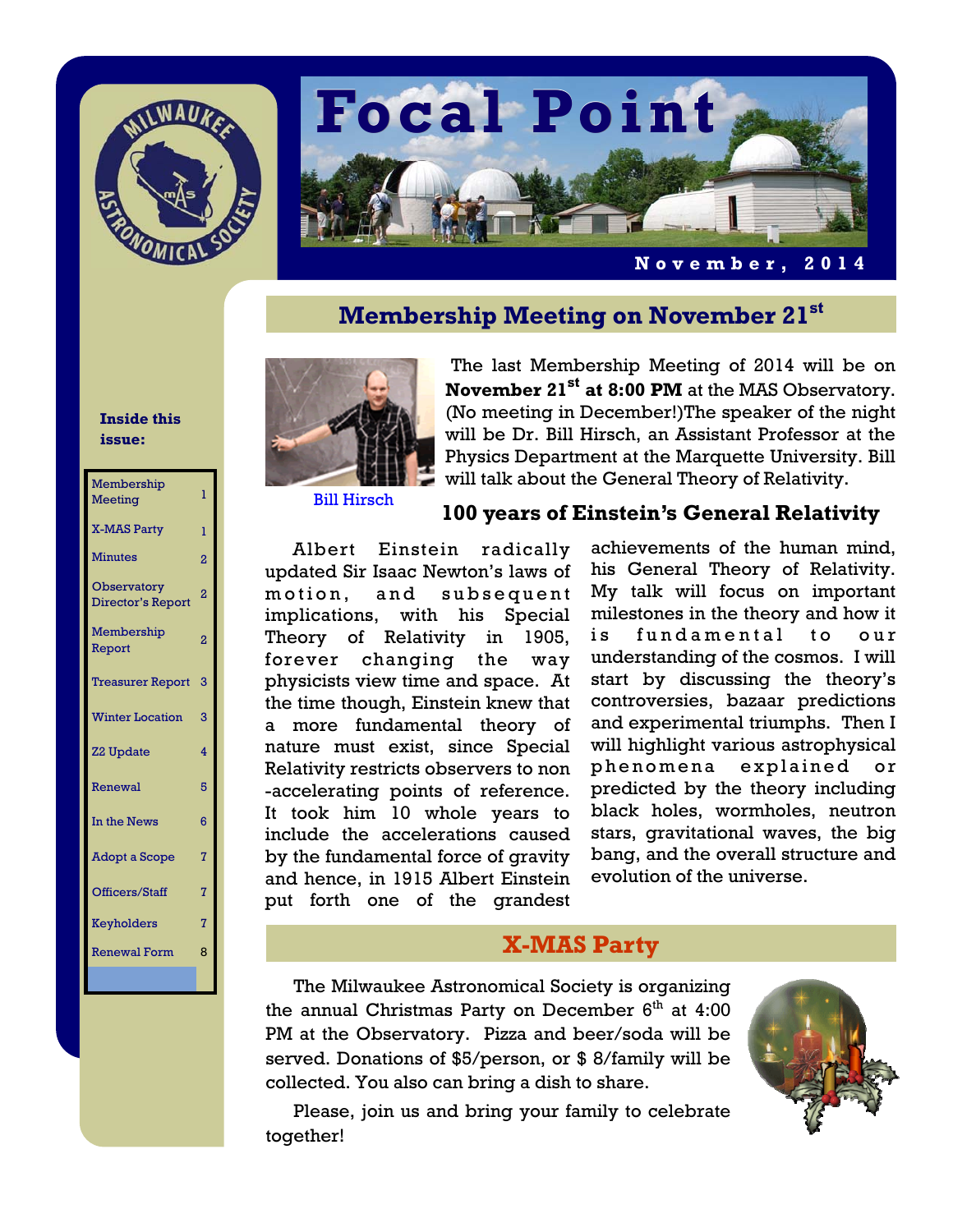# **Observatory Report**

We continue to make great progress regarding the addition of the two telescopes going into the Ray Zit Observatory. The pedestal is now completely bolted and further polar alignment is needed. We have learned that syncing the telescope does require some care in that you should not align on a star that is close to the meridian and it is imperative to get the daylight savings value right or the scopes GOTO results near the meridian can be horribly wrong.

 We ordered and received a dew cap and heater for the C14 and the boxes to having a USB connection from that observatory to Z Dome. We have to make a trench to bury the Cat-5 cable.

 Scott tried some quick imaging with the C14 with great results. The tracking was off because of the needed polar alignment tweaking.

 Scott trimmed the bushes at the Albrecht Observatory and the D-Shed so the roofs now can be fully opened.

 I should also make a call out to the great job of Brian Ganiere for both securing a burning permit and then spending 4 hours watching to make sure it didn't get out of control.

 We hosted the last open house of the year at the observatory, and despite cloudy weather once again, we had a great turnout. Sue Timlin has started her yearly spreadsheet for possible 2015 dates to finalize those as early as possible because the Public Night Schedule page is very popular on our website.

> Respectfully Submitted, Gene Hanson, Observatory

# **Meeting Minutes**

**Held** on October 17<sup>th</sup> at the MAS Observatory, New Berlin. The meeting was called to order at 8:02 PM by President, Scott Jamieson.

**Minutes** of the September Meeting were read and approved.

**New Business** - New members Frank Kenley, Dick Hodgson, and Linda Dobogai introduced themselves.

**The Program** Brian Ganiere introduced the speaker of the night, Laleh Sadeghian Postdoctoral Research Associate from the Center of Gravitation, Cosmology and Astrophysics of the Department of Physics UWM. Laleh gave a presentation entitled "The Mystery of the Dark Matter".



The meeting was adjourned at 9:00 PM.

Respectfully Submitted, Agnes Keszler, Secretary

## **Membership Report**

So far we received 47 membership renewals. Four of these members did not yet sent payment or I was not notified.

 Since last meeting three new Membership Application arrived from David & Cathy Piek, Linda Fleischen Dobogai and Dick Hodgson. No applications were received via the website since the last report.

Current Membership number is at 66.

Respectfully Submitted, Tamas Kriska, Committee Chair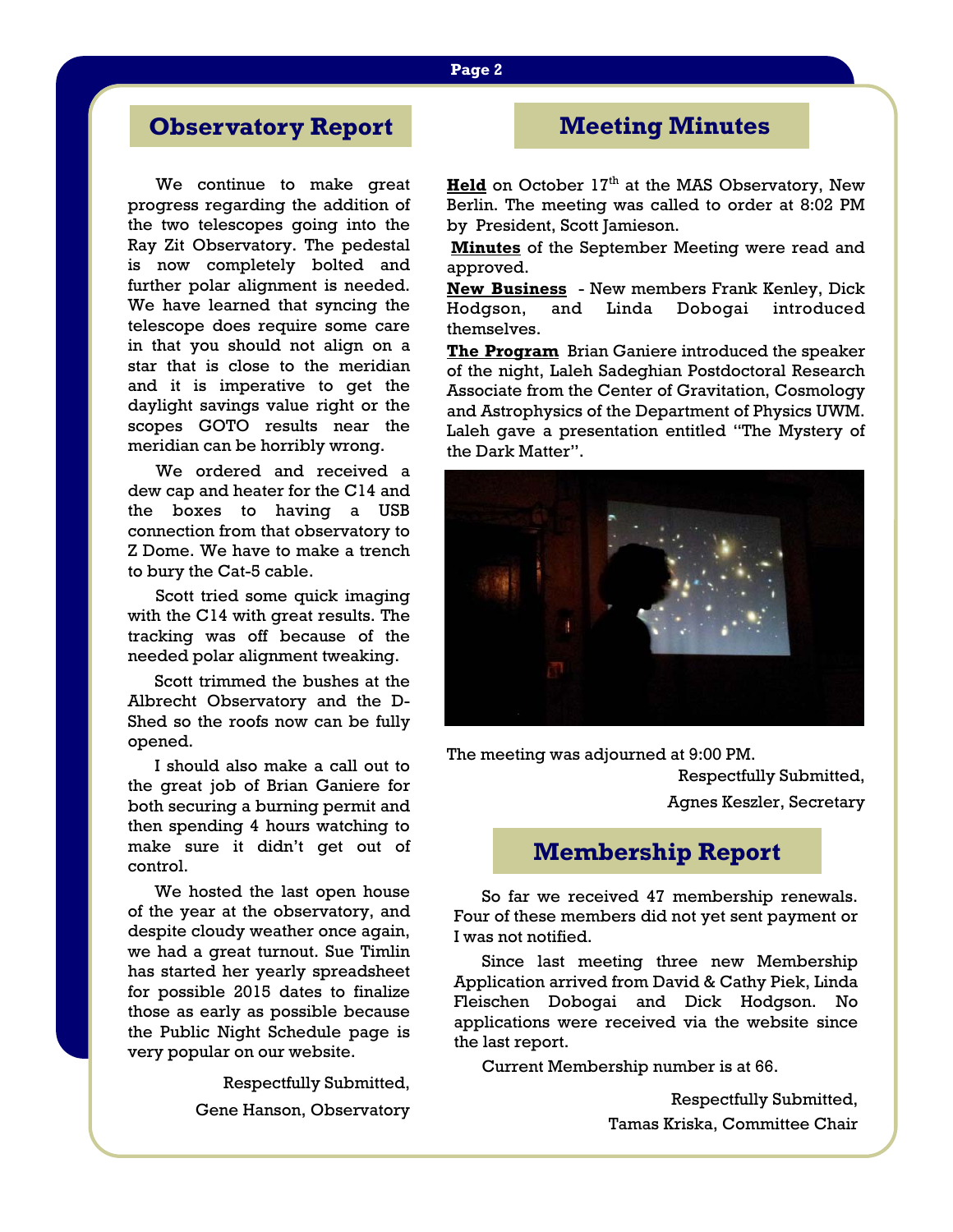| <b>Treasurer's Report</b>                             |                                        |  |
|-------------------------------------------------------|----------------------------------------|--|
| \$4,224.02<br><b>Starting Balance as of 9/17/2014</b> |                                        |  |
|                                                       | <b>Expenditures</b>                    |  |
| \$51.72                                               | <b>WE Energies</b>                     |  |
| \$551.84                                              | Equipment                              |  |
| \$11.57                                               | Paypal Fees                            |  |
| \$100.00                                              | Dr. DeCesar Stipend                    |  |
| \$443.00                                              | <b>Magazine Subscriptions</b>          |  |
| \$34.00                                               | <b>Culp Subscription Refund</b>        |  |
| \$9.00                                                | City of New Berlin                     |  |
| \$340.10                                              | Cintas (fire extinguishers)            |  |
| $-$1,541.23$                                          | <b>TOTAL Expenditures</b>              |  |
|                                                       | Revenue                                |  |
| \$139.00                                              | <b>Cash Donation</b>                   |  |
| \$1,121.00                                            | <b>Membership Dues</b>                 |  |
| \$0.00                                                | Paypal Account                         |  |
| \$1,260.00                                            | <b>TOTAL Revenue</b>                   |  |
| \$3,942.79                                            | <b>Ending Balance as of 10/13/2014</b> |  |

# **The Winter Meeting Location**

 During the winter months the access to the Observatory is limited due to snow. Meetings from January to April are held in alternative locations. In the last couple of years meetings were held at UWM, Physics Building. The downside of this is the heavy Friday night downtown traffic.

 Now the Board is exploring an alternative location. The most possible candidate is the Retzer Nature Center/Planetarium in Waukesha. Your feedback would be appreciated.

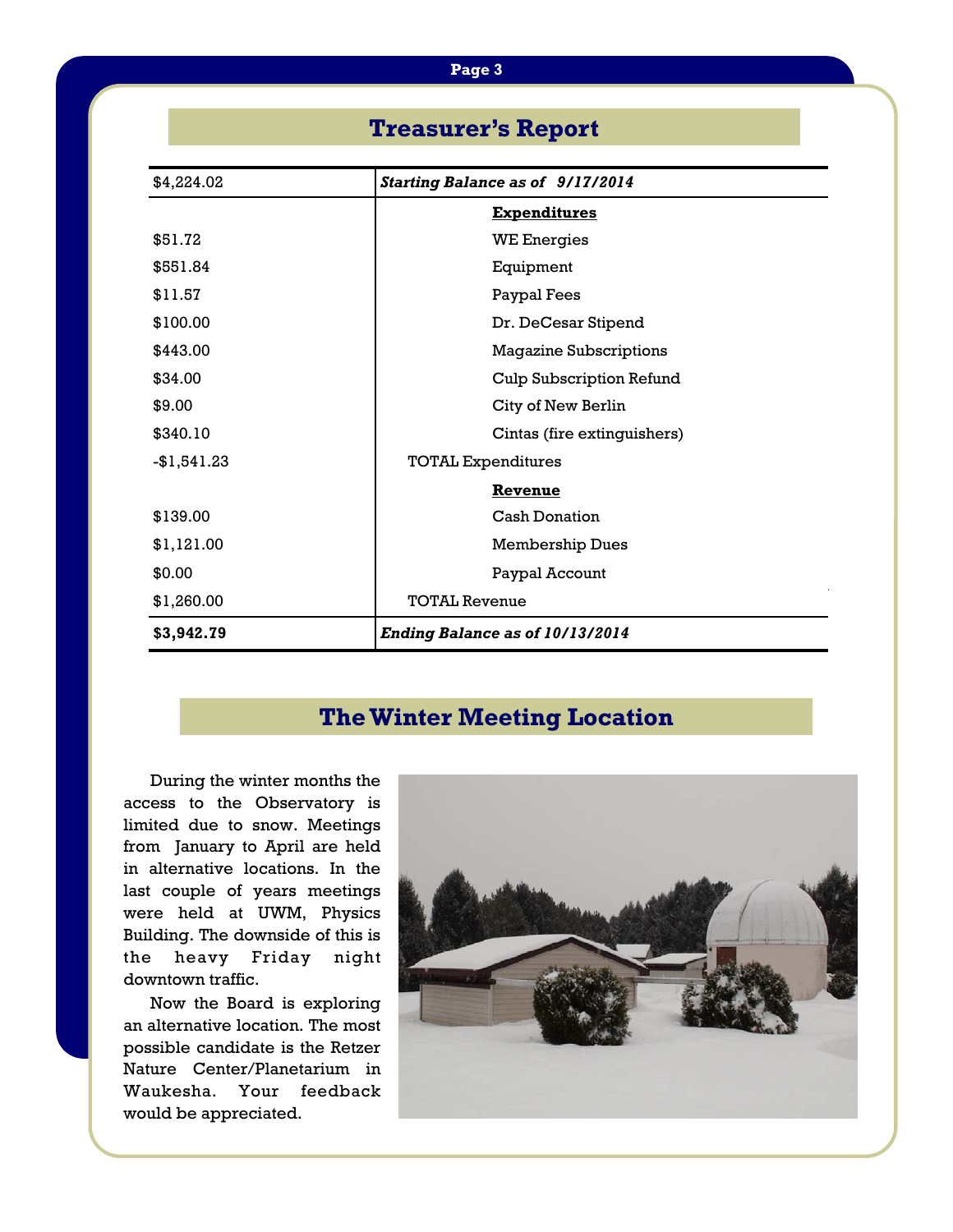# **Z2 Update**

As you may be already aware, the 14" f/5 reflector that was in the Ray Zit Observatory (the rolloff roof building closest to the parking lot which we informally call the Z2), was decommissioned and we have placed two telescopes, an 8 inch and a 14 inch Celestron, in its place, both with full GOTO capability. For details, see the article in the September Focal Point, Page 2.

 At this point the Celestron VX-8 is fully operational, but work has remained on the C14. Our first problem was the GOTO from the hand paddle was acting up, sometimes pointing the telescope below the horizon. It turned out to be a corrupted database which was the result



of a dead battery. With the battery replaced and the database restored, it now functions perfectively. The next test went smoothly when we tried controlling the scope from TheSkyX software. Finally, you can't have a Schmidt-Cassegrain without having issues with dew so a dew cap and heater have been installed.

 A minor issue was with our ST-8300 camera attached the counterweights weren't quite enough to balance the



scope. To solve this problem an extension arm was ordered through Astro -Physics. We have also noticed some slop in the main mirror which needs to be tightened if we are to get consistence GOTO pointing.

 Our biggest ongoing challenge is getting the telescope to image using the focal reducer to get us at f/7. We got a custom tube manufactured so we can have one piece between the back of the scope to the focal reducer and focuser,

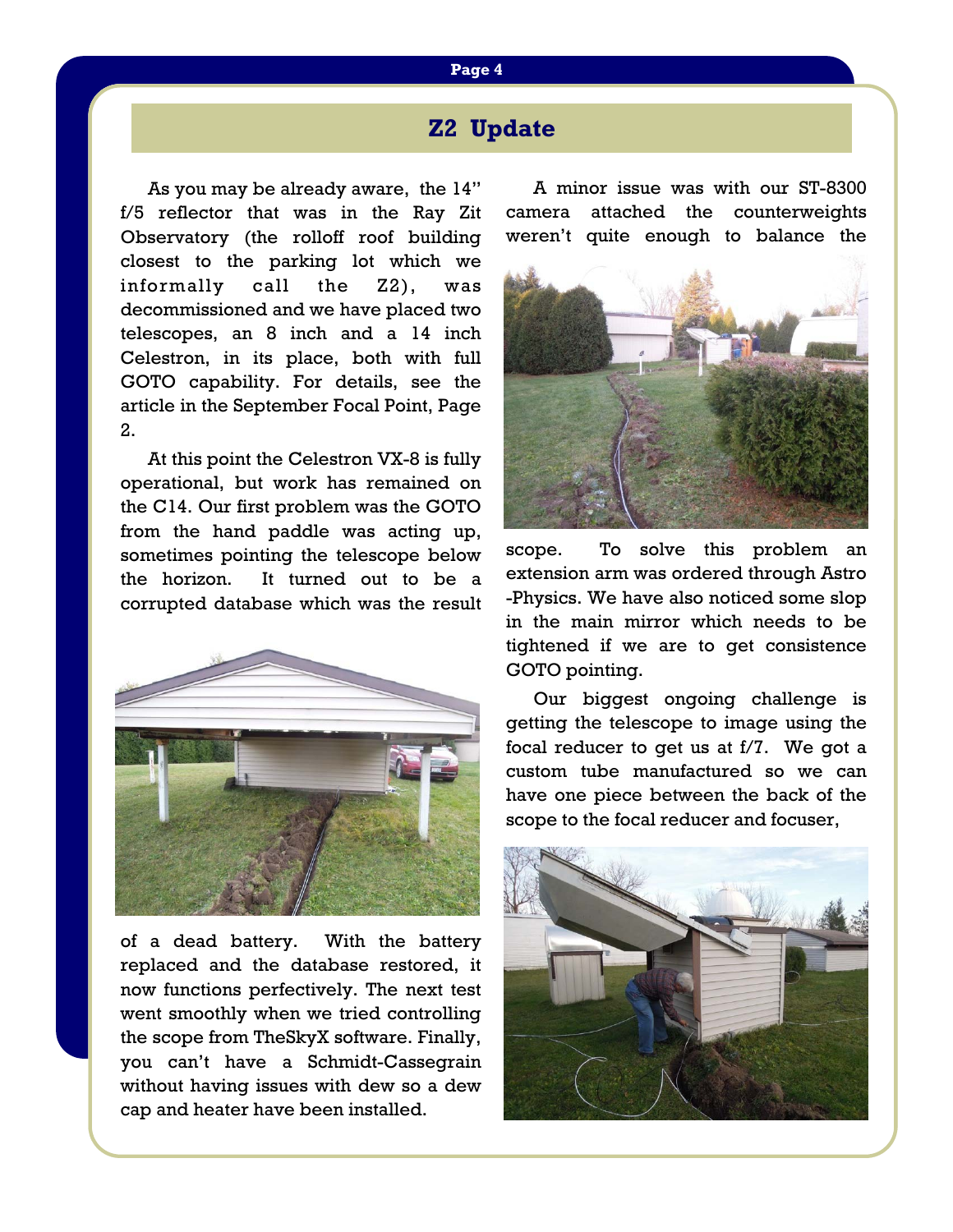but the vignetting we're seeing is not permitting any light getting to the off-axis imaging chip. So for the time being we will be limited to f/11. We have made a number of test images, however, and we're encouraged that our results will be excellent.



 Though the telescope can be run locally within the Z2, our real desire is to remotely control everything from the control room in the Z Dome. This required a trench to be dug between the Z2 and the Tangney Observatory, then using the existing conduit from the Tangney into the Z Dome. We then laid a pair of Cat-5 and Coax cables (the second ones for redundancy or future use). Though a Cat-5 cable is normally used for network type



connections, we are using it with a pair of converters to give us a near 250 foot USB connection. The coax will be used to connect a camera so the telescope can be viewed from the control room.

 My thanks to Scott Jamieson for all his work on this project plus his donations. Also, Jill Roberts for coordinating the digging of the trench, and Dennis Roscoe for the donation of the Cat-5 cabling.

Gene Hanson

## **MAS Membership Renewal**

 The online renewal process went smoothly this year. Most of the MAS members renewed their membership during the months of September and October. However, we hope to receive a couple more renewals by the end of the year.

 To renew online open the For Members menu on the MAS website and scroll down to the Renew Membership tab on the left side, or just follow this link: www.milwaukeeastro.org/renew.

 You can also print out a form from the last page of this newsletter issue.

Remember, if you joined the MAS after January  $1<sup>st</sup>$ , 2014 your membership is active till the 2015 renewal period.

|                                 |                 |                                                                                          |                                      | Please return this form with your payment (no cash please). Your continued support for the<br>activities of the Milwaukee Astronomical Society are greatly appreciated. You can also fill out a<br>renewal form and pay online at www.milwaukeeastro.org/renew |  |
|---------------------------------|-----------------|------------------------------------------------------------------------------------------|--------------------------------------|----------------------------------------------------------------------------------------------------------------------------------------------------------------------------------------------------------------------------------------------------------------|--|
| Name:                           |                 |                                                                                          |                                      |                                                                                                                                                                                                                                                                |  |
| Address:                        |                 |                                                                                          |                                      |                                                                                                                                                                                                                                                                |  |
| City, State Zip:                |                 |                                                                                          |                                      |                                                                                                                                                                                                                                                                |  |
| Phone:                          |                 |                                                                                          |                                      |                                                                                                                                                                                                                                                                |  |
|                                 | E-mail Address: |                                                                                          |                                      |                                                                                                                                                                                                                                                                |  |
|                                 |                 |                                                                                          | MAS Google Group: Add Keep Remove No |                                                                                                                                                                                                                                                                |  |
| Any comments you wish to share? |                 |                                                                                          |                                      |                                                                                                                                                                                                                                                                |  |
|                                 |                 |                                                                                          |                                      |                                                                                                                                                                                                                                                                |  |
| \$46.00<br>\$52.00              |                 | Membership (wheet one of the following)<br>Resident Individual<br>×<br>- Resident Family |                                      | A resident is defined as a person who lives in                                                                                                                                                                                                                 |  |
|                                 | 523.00          | Resident Student                                                                         |                                      | Milwaukee, Waukesha, Ozaukee, or                                                                                                                                                                                                                               |  |
|                                 |                 | - Non-Resident Individual                                                                |                                      | Washington counties. Non-residents are all<br>other locations. Keyholders must nov resident                                                                                                                                                                    |  |
| \$28.00                         |                 | - Non Resident Family                                                                    |                                      | dues.                                                                                                                                                                                                                                                          |  |
| 532.00                          |                 | Non Resident Student                                                                     |                                      |                                                                                                                                                                                                                                                                |  |
| \$20.00                         |                 |                                                                                          |                                      |                                                                                                                                                                                                                                                                |  |
|                                 |                 |                                                                                          |                                      |                                                                                                                                                                                                                                                                |  |
| <b>Subscriptions</b>            |                 | Gene Hanson at 362-354-0138                                                              |                                      | The club is no longer administering the subscriptions for Sky & Telescope and Astronomy magazines.<br>However, you can still get the discounts. Contact us at subscriptions into a subsequence or call                                                         |  |
|                                 |                 |                                                                                          |                                      | Total doc. Make checks payable to The Milwaukee Astronomical Society.                                                                                                                                                                                          |  |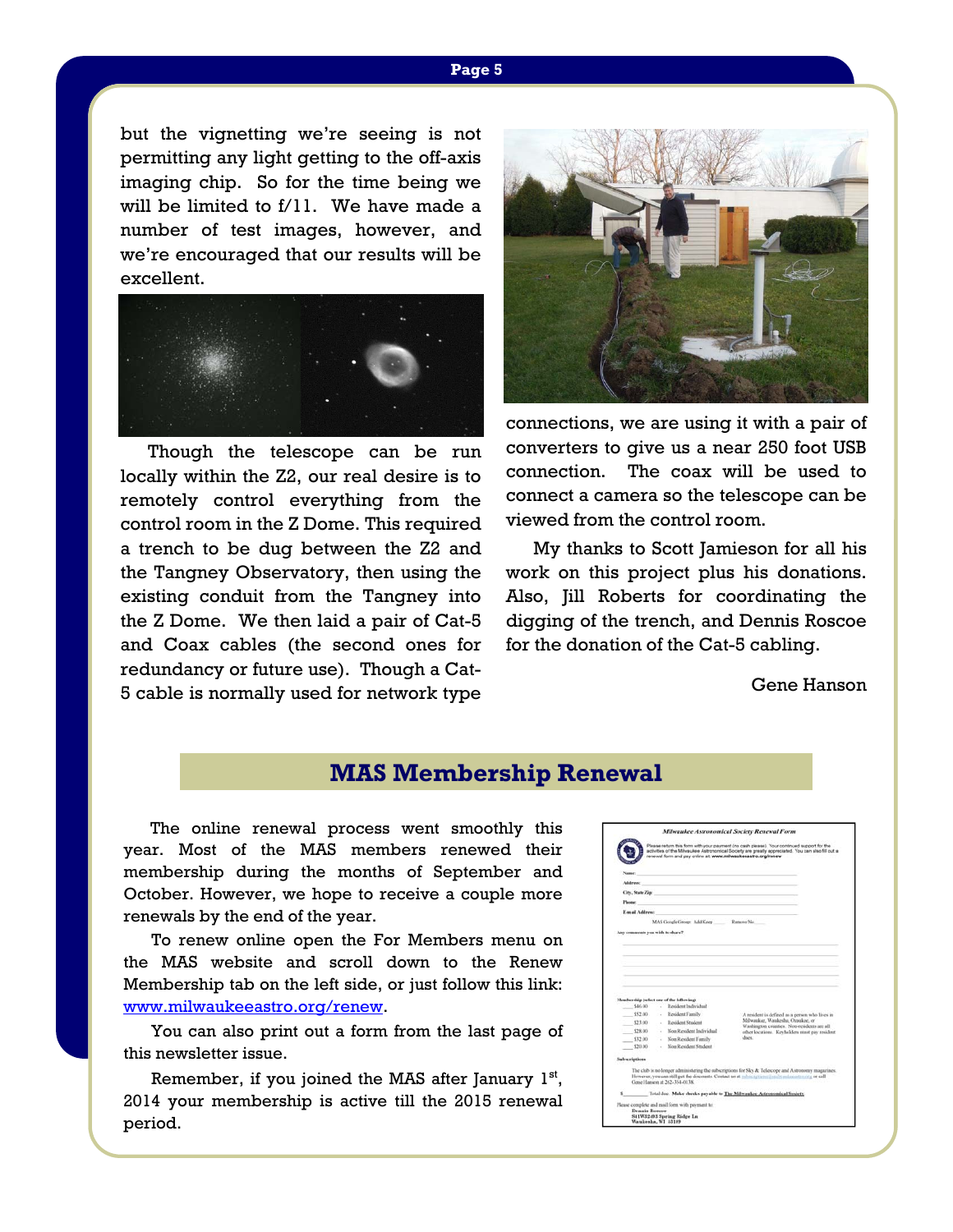# **In the Astronomical News**

# **Touchdown! Rosetta's Philae Probe Lands on Comet**

 ESA's ambitious Rosetta mission has secured a place in the history books: not only is it the first to rendezvous with and orbit a comet, but it is also the first to deliver a lander to a comet's surface.

 Rosetta has soft-landed its Philae probe on a comet, the first time in history that such an extraordinary feat has been achieved. After a tense wait during the seven-hour descent to the surface of Comet 67P/Churyumov–Gerasimenko,

the signal confirming the successful touchdown arrived on Earth at 16:03 UT on November 12.

 Rosetta is a spacecraft on a 10-year mission to catch a comet and land a probe on it. Launched in 2004, the spacecraft arrived at its target, Comet 67P/ Churyumov-Gerasimenko, on Aug. 6, 2014

 Rosetta is named for the Rosetta Stone, a block of black basalt that was inscribed with a royal decree in three languages — Egyptian hieroglyphics, Egyptian Demotic and Greek. The spacecraft's robotic lander is called Philae, named after a similarly inscribed obelisk found on an island in the Nile River. Both the stone and the obelisk were key to deciphering ancient Egyptian hieroglyphs. Scientists hope the mission

will provide a key to many questions about the origins of the solar system and, perhaps, life on Earth.

 The landing site, called Agilkia after an island in the Nile River in Egypt, is located on the "head" of the comet, the smaller of the two lobes that make up Comet 67P/C-G.

 Comet 67P/Churyumov-Gerasimenko was first observed in 1969 by Klim Churyumov and Svetlana Gerasimenko, astronomers from Kiev, Ukraine, who were working at the Alma-Ata Astrophysical Institute in the area that is now

Kazakhstan. Churyumov was studying photographs of Comet 32P/Comas Solá, taken by Gerasimenko and determined that it was a new comet.

 This comet makes regular visits to the inner solar system, as it orbits the sun every 6.5 years between the orbits of Earth and Jupiter. It is among several short-period comets that have orbital periods of less than 20 years and a low

orbital inclination. Because Jupiter's gravity controls their orbits, they are called Jupiter Family comets.

 These comets are thought to originate in the Kuiper Belt, a region of space beyond Neptune's orbit filled with icy bodies. As these bodies collide, some are knocked out of the Kuiper Belt and fall toward the sun. Jupiter, with its massive gravitational pull, grabs some of them and changes their orbit.

 Scientists say Comet 67P's perihelion — its closest approach to the sun — used to be 4 AU (Earth-sun distances), or 373 million miles (600 million km). Close encounters with Jupiter over time have decreased the comet's perihelion to 1.24 AU, or 116 million miles (186 million km).

 Most of the time, Comet C-G is very faint and hard to find with Earth-based telescopes. The comet has been observed

by ground-based telescopes seven times: in 1969, 1976, 1982, 1989, 1996, 2002 and 2009. The Hubble Space Telescope also photographed the comet in 2003, which enabled scientists to estimate that the comet is about 2 miles wide and 3 miles long (3 km by 5 km).

 Rosetta and Philae will accompany Comet 67P to its perihelion in August 2015 and travel with the comet around the sun and back into deep space until the mission ends in December 2015.

ESA/Space.com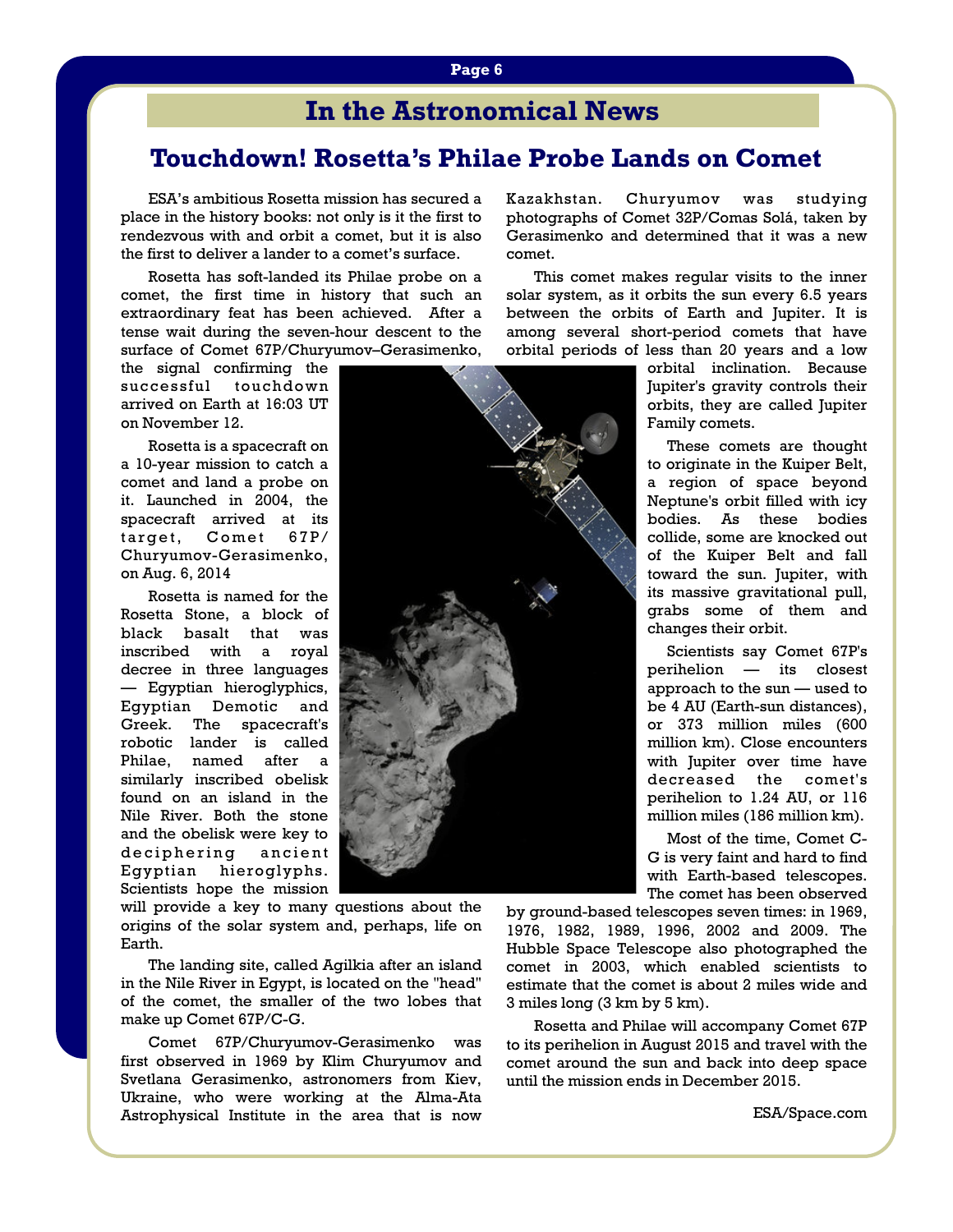# **Adopt a Telescope Program - Signup Sheet**

|   | <b>Adoptee</b>        | <b>Scope</b>                     | <b>Location</b>                |
|---|-----------------------|----------------------------------|--------------------------------|
|   | <b>Sue Timlin</b>     | $18" F/4.5$ Obsession            | <b>Wiesen Observatory</b>      |
|   | <b>Neil Simmons</b>   | 12.5" F/7.4 Buckstaff            | <b>B</b> Dome                  |
|   | <b>Russell Chabot</b> | 12.5" F/9 Halbach                | <b>A Dome (Armfield)</b>       |
|   | <b>Dan Yanko</b>      | 18" F/4.5 Obsession (Kyle Baron) | <b>Albrecht Observatory</b>    |
|   | <b>Tamas Kriska</b>   | $ 25"$ $F/3.4$ Zemlock           | <b>Z</b> Dome                  |
| 6 | <b>Henry Gerner</b>   | 12" LX 200                       | <b>Tangney Observatory</b>     |
|   | <b>Vacant</b>         | $ 8" / 14"$ Celestrons           | <b>Ray Zit Observatory</b>     |
|   | <b>Vacant</b>         | 10" LX 200                       | <b>Tim Toeller Observatory</b> |

## **At Your Service**

### **Officers / Staff**

| President                   | Scott Jamieson        | 262-592-3049 |
|-----------------------------|-----------------------|--------------|
| Vice President              | <b>Brian Ganiere</b>  | 414-961-8745 |
| Treasurer                   | Dennis Roscoe         | 608-206-0909 |
| Secretary                   | Agnes Keszler         | 414-581-7031 |
| <b>Observatory Director</b> | Gene Hanson           | 262-354-0138 |
| Asst. Observatory Director  | <b>Jill Roberts</b>   | 414-587-9422 |
| <b>Newsletter Editor</b>    | Tamas Kriska          | 414-581-3623 |
| Webmaster                   | <b>Robert Burgess</b> | 920-559-7472 |

### **Board of Directors**

| <b>Robert Burgess</b> | 920-559-7472 |
|-----------------------|--------------|
| Russell Chabot        | 414-881-3822 |
| John Hammetter        | 414-519-1958 |
| Gene Hanson           | 262-354-0138 |
| Lee Keith             | 414-425-2331 |
| <b>Agnes Keszler</b>  | 414-581-7031 |
| Tamas Kriska          | 414-581-3623 |
| Dennis Roscoe         | 608-206-0909 |
| Michael Smiley        | 262-825-3981 |
| Sue Timlin            | 414-460-4886 |
| Dan Yanko             | 262-255-3482 |
|                       |              |

# **November/December Keyholders**

| 11/29 Henry Gerner<br>414-774-9194   |
|--------------------------------------|
|                                      |
| Tamas Kriska<br>414-581-3623<br>12/6 |
| 12/13 Mike Smiley<br>262-825-3981    |
| 12/20 Tom Schmidtkunz 414-352-1674   |
| 262-255-3482<br>12/27 Dan Yanko      |



#### **MAS Observatory**

18850 Observatory Rd New Berlin, WI

**www.milwaukeeastro.org**